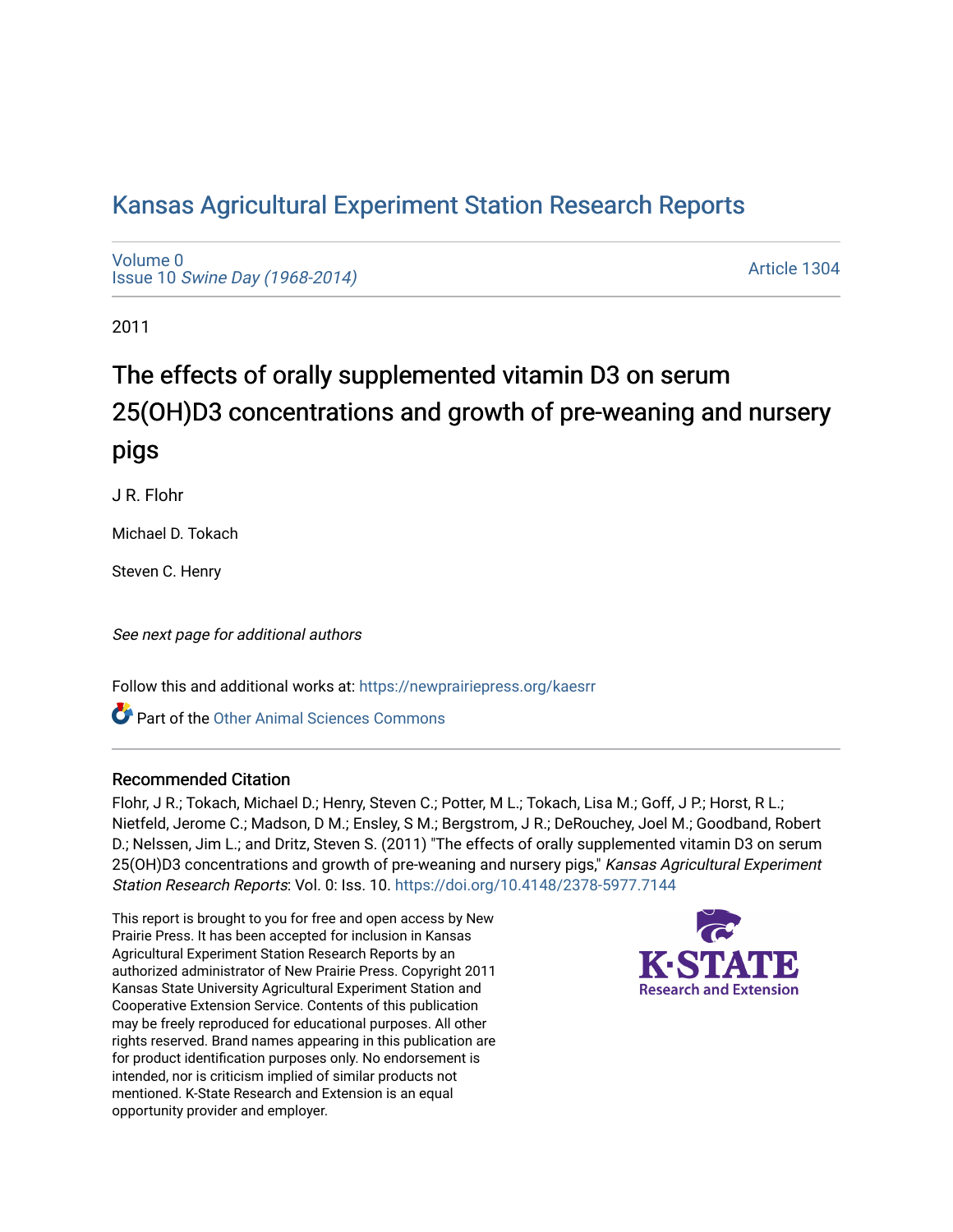## The effects of orally supplemented vitamin D3 on serum 25(OH)D3 concentrations and growth of pre-weaning and nursery pigs

## **Abstract**

A total of 270 pigs from 29 litters (PIC 327  $\tilde{A}$  – 1050, initially 2 d of age) were used in a 52-d study to determine the effects of oral vitamin D3 supplementation on growth performance, serum 25(OH)D3 concentrations, and bone mineralization of pre- and postweaning pigs. Vitamin D plays an essential role in maintaining proper Ca and P homeostasis within the body of mammals. Because most swine production occurs in environmentally controlled facilities, direct sunlight is no longer a source of vitamin D for the neonatal pig, which could impact bone growth and muscle function. Experimental treatments consisted of 3 oral dosage treatments: (1) control (1 mL peanut oil), (2) 40,000 IU vitamin D3 delivered in 1 mL peanut oil, or (3) 80,000 IU vitamin D3 delivered in 1 mL peanut oil. Pigs were initially weighed over 2 differ- ent days (d 0 or 2), allowing pigs to be placed on test 1 or 2 d after birth. Within a litter, pigs were assigned to similar-weight matched sets of 3 and were allotted to 1 of the 3 oral dosage treatments. Blood samples were collected from pigs of 29 matched sets (87 pigs total) prior to dosing, then the same matched set pigs were bled periodi- cally throughout the trial to measure 25(OH)D3 serum concentrations. All pigs were weighed again on d 10 and 20. On d 20, pigs were weaned and allotted to the nursery portion of the trial and all pigs were fed common diets from d 20 to 52 of age. Pigs were also randomly selected for necropsy on d 19 and d 35. Eighteen pigs were necropsied on d 19 (6 matched sets for a total of 6 pigs per treatment) and 12 pigs were necropsied on d 35 (6 control pigs and 6 pigs previously dosed with 80,000 IU vitamin D3). Bone and tissue samples were collected. All bone samples were analyzed for ash content and histopathology.; Swine Day, Manhattan, KS, November 17, 2011

#### Keywords

Swine Day, 2011; Kansas Agricultural Experiment Station contribution; no. 12-064-S; Report of progress (Kansas State University. Agricultural Experiment Station and Cooperative Extension Service); 1056; Swine; Nursery pig; Vitamin D; 25(OH)D3

## Creative Commons License



This work is licensed under a [Creative Commons Attribution 4.0 License](https://creativecommons.org/licenses/by/4.0/).

#### Authors

J R. Flohr, Michael D. Tokach, Steven C. Henry, M L. Potter, Lisa M. Tokach, J P. Goff, R L. Horst, Jerome C. Nietfeld, D M. Madson, S M. Ensley, J R. Bergstrom, Joel M. DeRouchey, Robert D. Goodband, Jim L. Nelssen, and Steven S. Dritz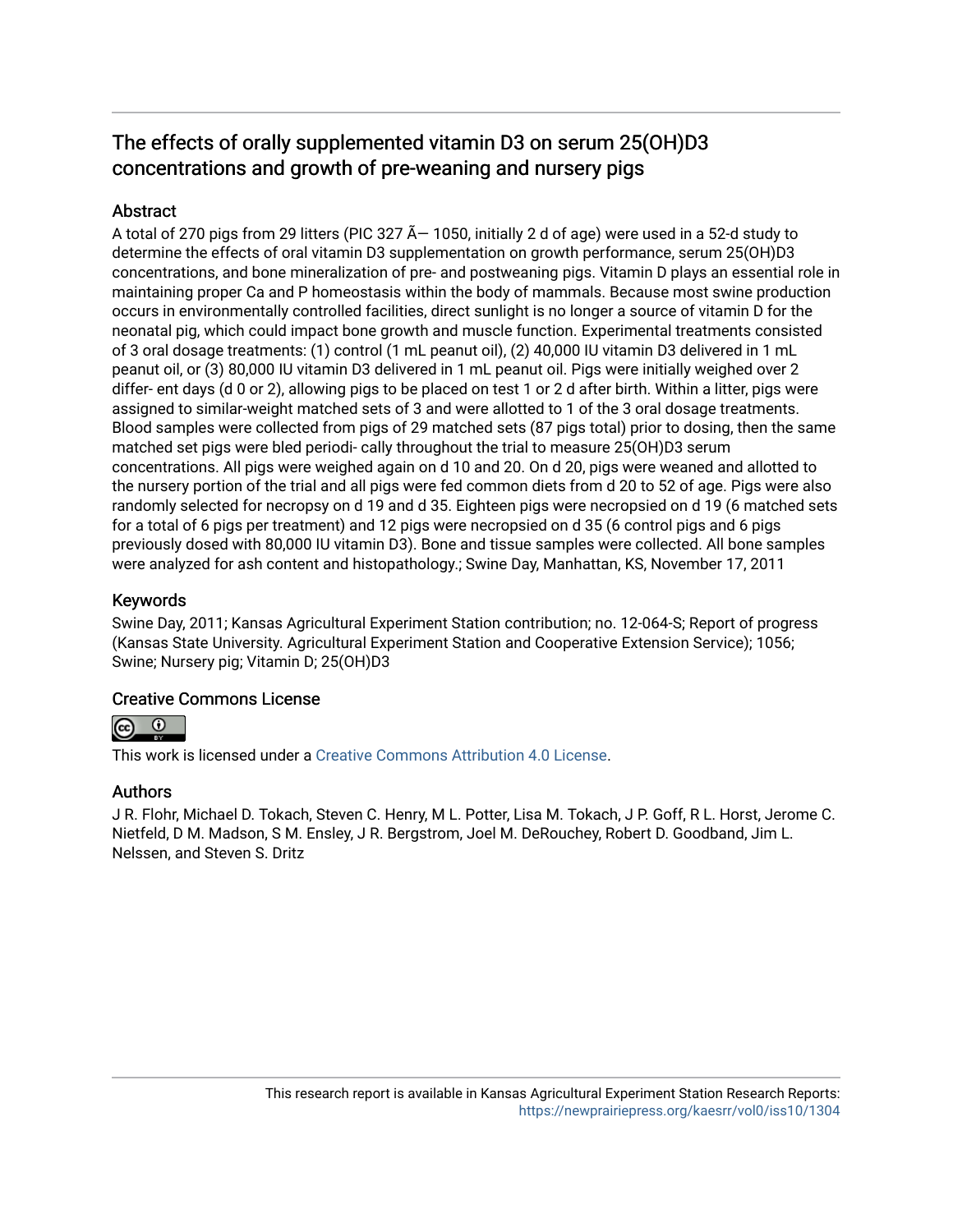# The Effects of Orally Supplemented Vitamin  $D_3$  on Serum 25(OH) $D_3$  Concentrations and Growth of Pre-Weaning and Nursery Pigs

*J. R. Flohr, M. D. Tokach, S.S. Dritz1 , S. C. Henry2 , M. L. Potter2 , L.M. Tokach2 , J. P. Goff3 , R. L. Horst4 , J. C. Nietfeld1 ,*  D. M. Madson<sup>5</sup>, S. M. Ensley<sup>5</sup>, R. D. Goodband, J. L. Nelssen, *J. R. Bergstrom, and J. M. DeRouchey*

## Summary

A total of 270 pigs from 29 litters (PIC 327  $\times$  1050, initially 2 d of age) were used in a 52-d study to determine the effects of oral vitamin  $D_3$  supplementation on growth performance, serum  $25(OH)D_3$  concentrations, and bone mineralization of pre- and postweaning pigs. Vitamin D plays an essential role in maintaining proper Ca and P homeostasis within the body of mammals. Because most swine production occurs in environmentally controlled facilities, direct sunlight is no longer a source of vitamin D for the neonatal pig, which could impact bone growth and muscle function.

Experimental treatments consisted of 3 oral dosage treatments: (1) control (1 mL peanut oil), (2) 40,000 IU vitamin  $D_3$  delivered in 1 mL peanut oil, or (3) 80,000 IU vitamin  $D_3$  delivered in 1 mL peanut oil. Pigs were initially weighed over 2 different days (d 0 or 2), allowing pigs to be placed on test 1 or 2 d after birth. Within a litter, pigs were assigned to similar-weight matched sets of 3 and were allotted to 1 of the 3 oral dosage treatments. Blood samples were collected from pigs of 29 matched sets (87 pigs total) prior to dosing, then the same matched set pigs were bled periodically throughout the trial to measure  $25(OH)D_3$  serum concentrations. All pigs were weighed again on d 10 and 20. On d 20, pigs were weaned and allotted to the nursery portion of the trial and all pigs were fed common diets from d 20 to 52 of age. Pigs were also randomly selected for necropsy on d 19 and d 35. Eighteen pigs were necropsied on d 19 (6 matched sets for a total of 6 pigs per treatment) and 12 pigs were necropsied on d 35 (6 control pigs and 6 pigs previously dosed with 80,000 IU vitamin  $D_3$ ). Bone and tissue samples were collected. All bone samples were analyzed for ash content and histopathology.

Increasing oral vitamin D<sub>3</sub> increased serum 25(OH)D<sub>3</sub> concentrations on d 10 and 20 (quadratic,  $P < 0.01$ ), and on d 30 (linear,  $P < 0.01$ ). During lactation, no differences were observed in ADG across treatments, but at weaning, pigs previously dosed with vitamin  $D_3$  were 0.3 lb heavier than control pigs. Throughout the nursery study (d 20 to 52), no significant differences were observed in ADG, ADFI, or F/G; however, on d 52, pigs previously dosed with vitamin  $D_3$  were 0.5 lb heavier than control pigs. Vitamin  $D_3$  supplementation had no effect on bone ash concentration of either the femur

<sup>&</sup>lt;sup>1</sup> Diagnostic Medicine and Pathobiology, College of Veterinary Medicine, Kansas State University.

<sup>2</sup> Abilene Animal Hospital, PA, Abilene, KS.

 $^3$  Biomedical Sciences, College of Veterinary Medicine, Iowa State University.

<sup>4</sup> Heartland Assays Inc., Ames, IA.

<sup>5</sup> Veterinary Diagnostic and Production Animal Medicine, Iowa State University.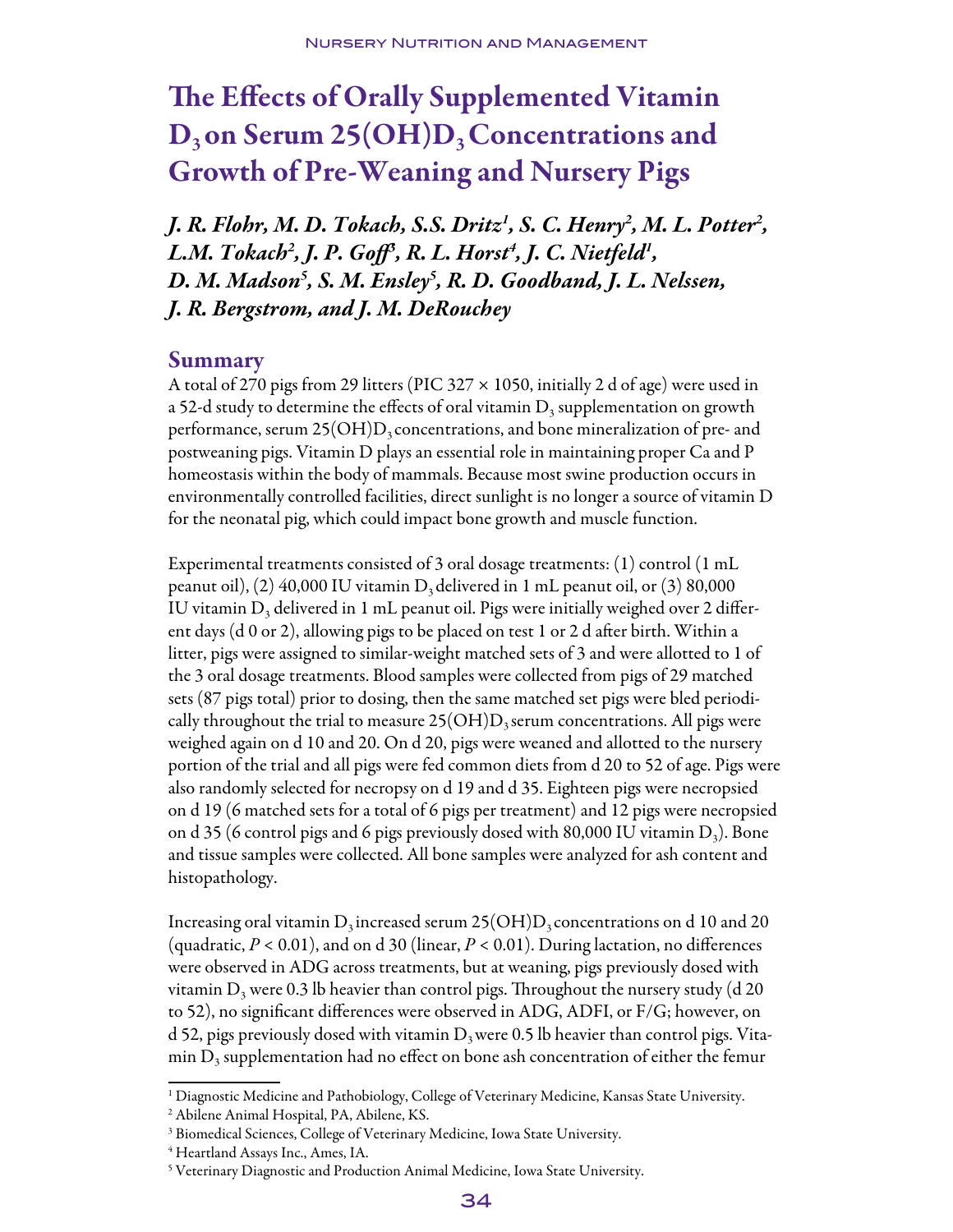or 2<sup>nd</sup> rib. Pathologic lesions were not identified by microscopic evaluation of bone, regardless of vitamin  $D_3$  treatment. Oral vitamin  $D_3$  did not influence growth performance or bone measurements in this study, but more research may be needed to test the response under field conditions with more health challenges.

Key words: nursery pig, vitamin D, 25 $(OH)D<sub>3</sub>$ 

### Introduction

Vitamin D is a group of fat-soluble secosteriods. The two major physiologically relevant forms of vitamin D are vitamin D, (ergocalciferol) and vitamin  $D_3$  (cholecalciferol). Although humans utilize both sources, pigs discriminate in their metabolism and more readily utilize cholecalciferol. Cholecalciferolis produced in the photochemical conversion of 7-dehydrocholesterol within the skin of animals when exposed to sunlight or a synthetic UVb light source. One IU of vitamin D is defined as .025 μg of cholecalciferol. Both vitamin  $D_2$  and vitamin  $D_3$  are hydroxylated in the liver to the 25-hydroxy forms  $(25(OH)D<sub>2</sub>$  and  $25(OH)D<sub>3</sub>)$ . This metabolite of vitamin D is the main circulating form in the blood and acts as a clinically useful marker for vitamin D status. 25(OH) $D_3$  is then hydroxylated again in the renal tubules within the kidney to 1,25(OH)<sub>2</sub>D<sub>3</sub> by the 25(OH)D 1 $\alpha$ -hydroxylase enzyme or to 24,25(OH)<sub>2</sub>D<sub>3</sub> by the 24α-hydroxylase enzyme. The 1,25(OH)<sub>2</sub>D<sub>3</sub> form is the most potent metabolite that is used in the regulation of Ca and P absorption across the intestinal wall. The vitamin D receptor (VDR) transcription factor acts as the major mediator between the metabolite 1,25( $OH$ )<sub>2</sub>D<sub>3</sub> and its target cell. Research shows that both the 1,25 and the 24,25 metabolites are important for proper bone formation. Additionally, the presence of VDRs has been reported within macrophages and activated T and B lymphocytes, insinuating a relationship between vitamin D and immune function. Also, the hydroxylated  $D_3$  metabolites are viewed as hormones because they act according to established criteria for hormones, which includes acting on mucosal cells of the small intestine to cause the formation of calcium-binding proteins. These proteins facilitate Ca and Mg absorption and influence P absorption. Together with a parathyroid hormone and calcitonin, they maintain a Ca and P homeostasis in the body.

Relatively little information is available on the normal concentration of cholecalciferol or its metabolite  $25(OH)D_3$  in weanling pigs. Results of recent analyses from serum samples collected by Abilene Animal Hospital (Abilene, KS) and Iowa State University and assayed at Heartland Assays Inc. (Ames, IA) indicate that pigs have lower than expected concentrations of vitamin D at weaning. These concentrations are considered inadequate for bone mineralization and overall health in young pigs. Bone microfractures have been documented in cohorts of these pigs sampled for serum analysis. These microfractures could represent a subclinical form of rickets. We hypothesized that microfractures could result in slowed growth of piglets during the farrowing and nursery phase; furthermore, low-serum vitamin D concentrations may also affect muscle function and the immune system. A prior pilot study has verified that oral dosing of vitamin  $D_3$  to pigs shortly after birth can increase serum 25(OH) $D_3$  at weaning, but growth performance was not measured. Therefore, this trial was conducted to determine the effects of oral vitamin  $D_3$  dosage on growth performance, serum 25(OH) $D_3$ , and bone ash of pre- and postweaning pigs.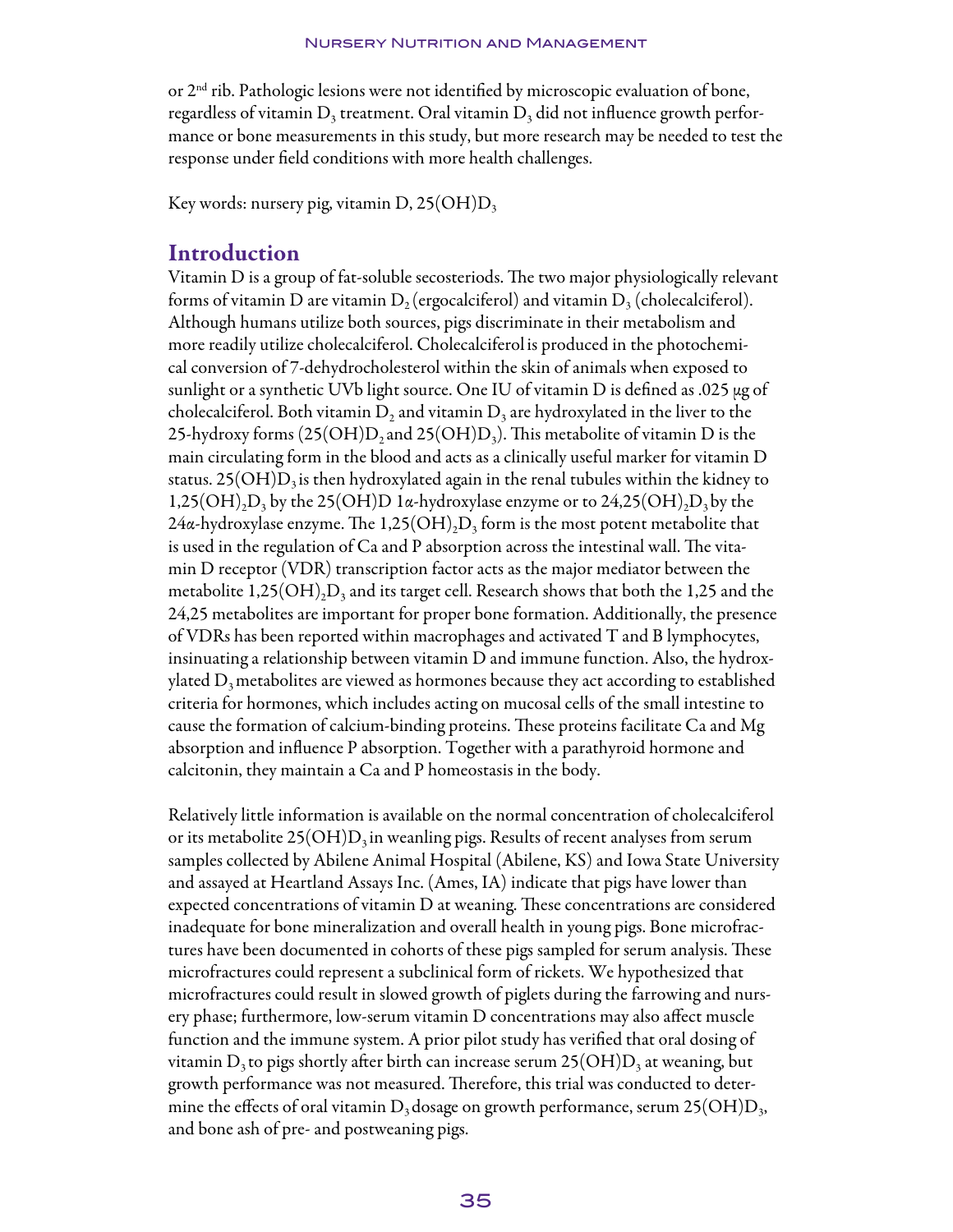## Procedures

The protocol in this experiment was approved by the Kansas State University Institutional Animal Care and Use Committee. The study was performed at the K-State Swine Teaching and Research Center in Manhattan, KS.

A total of 270 pigs (PIC 327  $\times$  1050; initially 2 d of age) from 29 litters were used in a 52-d study to determine the effects of oral vitamin  $D_3$  dosage on subsequent pre- and postweaning pig performance, serum  $25(OH)D_3$ , and bone ash concentrations. Pigs were allotted to treatments in a randomized complete block design with litter and matched set within litter functioning as the blocks. Sow gestation and lactation diets were corn-soybean meal-based with 40% DDGS in gestation and 20% DDGS in lactation and contained 625 IU vitamin  $D_3$  per lb (Table 1).

Shortly after farrowing, pigs were allotted to 1 of 3 oral vitamin  $D_3$  treatments: (1) a control treatment with 1 mL of a peanut oil- and ethanol-based liquid carrier without vitamin  $D_3$ , (2) 1 mL with 40,000 IU vitamin  $D_3$  in a peanut oil- and ethanol-based liquid carrier, or (3) 1 mL with 80,000 IU vitamin  $D_3$  in a peanut oil- and ethanolbased liquid carrier. Pigs were allotted to treatments on 2 different days (d 0 or 2 of the trial) during the week of farrowing. This allowed pigs to be placed on test at either 1 or 2 d after farrowing. To perform the allotment, pigs were weighed on their own respective allotment days and 3 pigs closest in weight within a litter were considered a matched set. The numbers of matched sets per litter were variable depending on the number of pigs born and weight variation; however, gender was balanced across treatments. Within each litter, 1 matched set closest to the average litter weight was then bled by jugular venipuncture to determine initial  $25(OH)D<sub>3</sub>$  levels. Each pig was eartagged for identification, and pigs within each matched set were randomly allotted and dosed with 1 of the 3 oral treatments. No cross-fostering was performed on treatment pigs. Necropsies were performed on the majority of pigs that died during the lactation period. Neither creep feed nor other supplements were provided except the respective vitamin  $D_3$  dosage. Management of all pigs, including processing methods, was similar throughout the trial and consistent with standard farm procedures.

After the initial 2 allotment days, all pigs were individually weighed on single days, which were 10, 18, and 20 d after the first pigs were placed on test (d 0). On d 10, pigs were weighed, and the same matched set of pigs bled previously within each litter were bled again for 25(OH)D<sub>3</sub> concentrations via jugular venipuncture. On d 18, pigs were again weighed, and based on this weight a total of 6 matched sets were selected for a necropsy on d 19. On d 20, remaining pigs were weighed and weaned into a nursery facility. After pigs were placed in their respective nursery pens, blood was again collected from those pigs previously sampled for serum  $25(OH)D_3$  concentrations.

For the nursery phase (d 20 to 52), pigs were penned by treatment. Sets of pens were blocked to minimize the effect of location. Pigs were assigned to a set of pens, maintaining the integrity of the initial matched sets within a pen set. There were 6 or 7 pigs per pen and a total of 12 pens for the control treatment and the 40,000 IU treatment and 11 pens for the 80,000 IU treatment. All pigs that were allotted on d 0 and alive at d 20 were evaluated in the nursery phase. Pens contained a 4-hole, dry self-feeder and nipple waterer to allow for ad libitum access to feed and water. All pigs were fed a common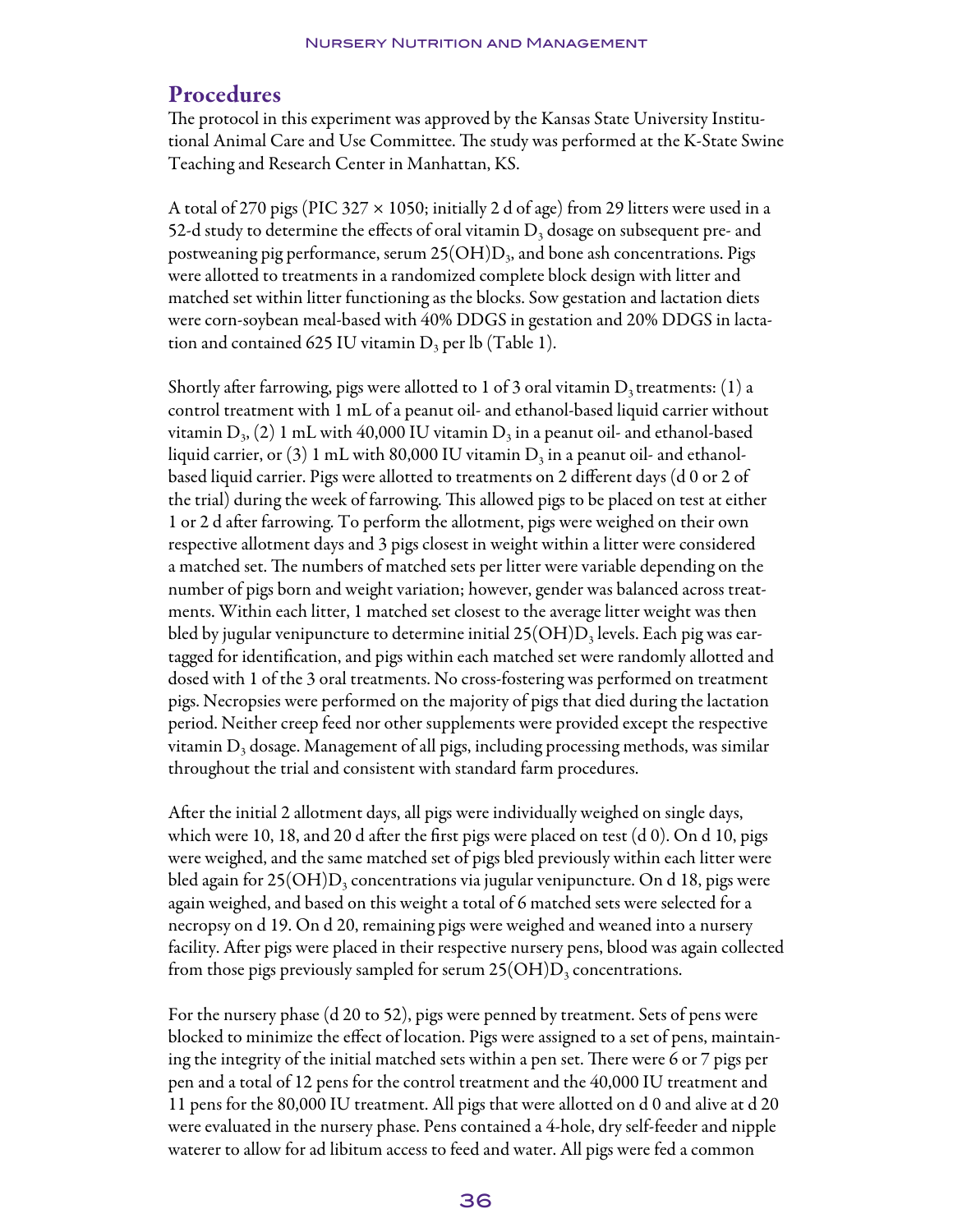3-phase dietary program. Phase 1 diets (SEW and transition diets) were fed from d 20 to 25 and were fed in pelleted form. Phase 2 and 3 diets were fed from d 25 to 39 and d 39 to 52, respectively, and were fed in meal form (Table 2).

During the nursery phase, pig weights were recorded on d 20, 25, 32, 39, 46, and 52. Feed disappearance was recorded during the nursery stage and used with pig weights to determine ADG, ADFI, and F/G. Pigs selected for serum  $25(OH)D_3$  concentrations were bled again on d 30 and 52. On d 35, 12 pigs were selected (6 from the control treatment and 6 from the 80,000 IU vitamin  $D_3$  treatment) for necropsy.

Necropsies were conducted at the K-State College of Veterinary Medicine. All necropsies performed were in compliance with the college's standard operating procedures. On d 19, pigs were bled via jugular venipuncture and were euthanized with an intravenous overdose of sodium pentobarbital (Fatal Plus, Deerborn, MI). Both femurs and the 2<sup>nd</sup> and 3<sup>rd</sup> ribs on both sides were removed to determine bone ash content. The  $4<sup>th</sup>$ ribs and tibias were removed for histopathology examination. On d 35, 12 more pigs were selected for necropsy with 6 chosen from both the control and 80,000 IU vitamin  $D_3$  treatment groups. Tissue collection procedures were similar to those performed on d 19.

Blood samples were collected on prior to dosing and on d 10, 20, 30, and 52 (along with the blood samples from the necropsy pigs on d 19 and 35). All samples were collected in serum separator tubes and were refrigerated for at least 6 h after collection. Blood was centrifuged at 2,800 rpm for 25 min. Serum was extracted and stored in 2-mL vials and frozen in a freezer at -20°C. All 25(OH)D<sub>3</sub> testing was performed by Heartland Assays Inc.

Statistical analysis conducted for each portion of the study was performed using the PROC MIXED procedure of SAS (SAS Institute Inc., Cary, NC). For the preweaning period, the growth data were analyzed as a randomized complete block design. Individual pig was the experimental unit and litter and matched sets within litter were included as blocking factors in the statistical model. Only pigs that completed the full lactation period (d 0 to 20) were used in this analysis. Nursery growth performance data were analyzed as a randomized complete block using pen as the experimental unit and pen set as a blocking factor. Bone ash results were analyzed using the PROC MIXED procedure of SAS with individual pig as the experimental unit. Serum 25(OH) $D_3$  results were analyzed using the repeated measures function of SAS to determine the effect of treatment on serum concentrations over time and the treatment  $\times$  time interactions. Linear and quadratic effects were also evaluated for increasing vitamin  $D_3$  dosage.

## Results and Discussion

In the lactation phase (d 0 to 20), no significant differences were observed ( $P > 0.14$ ) for ADG (Table 3), but d 20 BW was numerically increased by 0.3 lb/pig for pigs previously given oral vitamin  $D_3$ . During the nursery phase (d 20 to 52), previous oral vitamin D<sub>3</sub> dosage did not affect ( $P > 0.29$ ) ADG, ADFI, or F/G (Table 4); however, similar to the lactation phase, pigs previously dosed with either 40,000 or 80,000 IU vitamin  $D_3$  were numerically heavier (0.5 lb/pig) at the end of the nursery phase.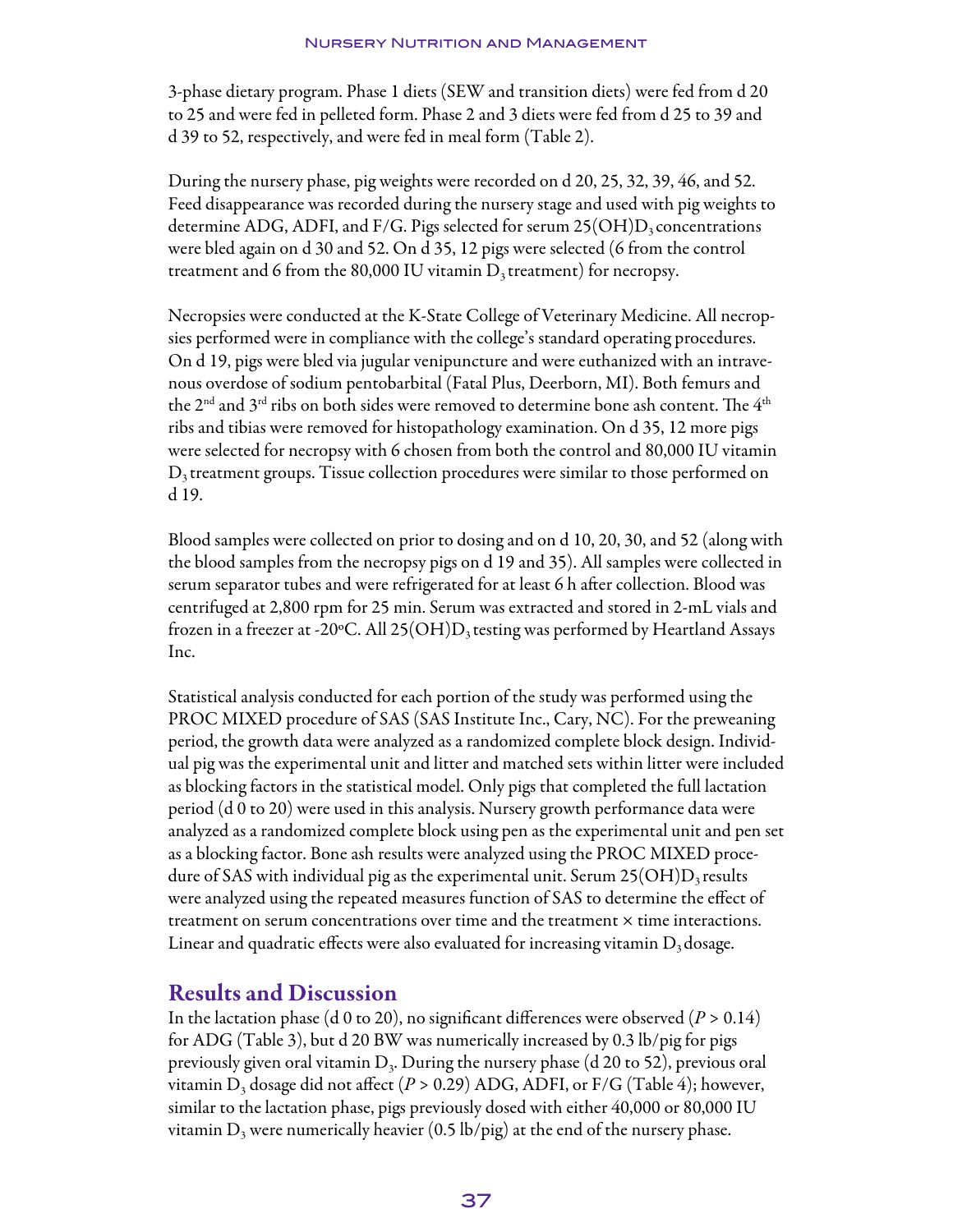Prior to vitamin D<sub>3</sub> supplementation, initial serum  $25(OH)D<sub>3</sub>$  concentrations were similar ( $P = 0.99$ ) among all pigs (Table 5). A vitamin  $D_3$  dose  $\times$  day interaction  $(P < 0.01)$  was observed for serum 25(OH)D<sub>3</sub>. The interaction was the result of serum  $25(OH)D<sub>3</sub>$  increasing (quadratic,  $P < 0.01$ ) over time with the greatest values observed on d 10 for pigs dosed with vitamin  $D_3$  (Figure 1). Pigs orally dosed with vitamin  $D_3$ had greater serum  $25(OH)D_3$  on d 10 (quadratic,  $P < 0.01$ ), 20 (quadratic,  $P < 0.01$ ), and 30 (linear,  $P < 0.01$ ) with concentrations similar to control values on d 52  $(P > 0.36)$ .

Bone ash from femurs of pigs euthanized on d 19 (Table 6) showed no effect ( $P > 0.46$ ) of vitamin D<sub>3</sub> dosage, but 2<sup>nd</sup> rib ash content tended (linear  $P < 0.09$ ) to decrease as oral vitamin  $D_3$  dosage increased. No differences were found in bone mineralization of femurs or the 2<sup>nd</sup> rib collected on d 35 ( $P > 0.47$ ).

Histopathologic analysis revealed all ribs from both collection days were similar in progression of chondrocytes through the normal maturation zones. The zones had a normal even, abrupt transition to primary spongiosa, which undergoes remodeling to form the secondary spongiosa and trabecular bone. The growth plates were uniform in width across their length except one rib that was collected from a pig dosed with 40,000 IU vitamin  $D_3$ . For this pig, the physis was uneven and there were irregular, somewhat rectangular plugs of hypertrophied zone cartilage extending into the metaphysis. On the metaphyseal surface, and lateral to the plugs, there was normal formation of primary spongiosa that was remodeled to secondary spongiosa. The tibial physis of this pig also was uneven with a few V-shaped plugs of cartilage extending toward the metaphysis. One potential explanation for this phenomenon is trauma that may have occurred during lactation. This pig also showed swelling in its right hip and, upon visual evaluation during necropsy, abnormal mineralization of its right femur (not ashed). The presentation of this pig is consistent with injury by the sow during lactation. All tibias collected for histopathologic analysis were categorized as having normal maturation zones and growth plates as well as typical primary spongiosa formation.

In summary, pigs in this study initially started with similar concentrations of 25(OH)  $D_3$  prior to dosing. On d 10, 20, and 30, serum concentrations were dependent on the dosage of supplemental vitamin  $D_3$ ; however, by d 52, serum concentrations had returned to values similar to that of control pigs. This might suggest that the standard addition of 625 IU vitamin D<sub>3</sub>/lb of vitamin premix supports circulating 25(OH)D<sub>3</sub> concentrations of approximately 15 ng/mL in the nursery pig.

Oral vitamin  $D_3$  dosage had no significant effect on growth performance throughout the duration of the study. Yet pigs dosed with either 40,000 IU or 80,000 IU vitamin  $D_3$  weighed numerically more than that of their control contemporaries at weaning (d 20) and again at the end of the study (d 52). Also, no differences were observed for percentage bone ash or histopathologic analysis of bone samples collected on d 19 or 35. But it should be pointed out that percentage ash values, regardless of treatment, were much lower than the expected range of values (approximately 56%) $^{\rm 6}$  for mineral content as a percentage of dry fat-free bone. Perhaps this is because of the young age of the pigs on trial and the fact that most reference sources on the topic have been sampled

 $^6$  Lewis and Southern. 2002. Swine Nutrition. 2 $^{\rm nd}$  ed. CRC Press, Boca Raton, FL.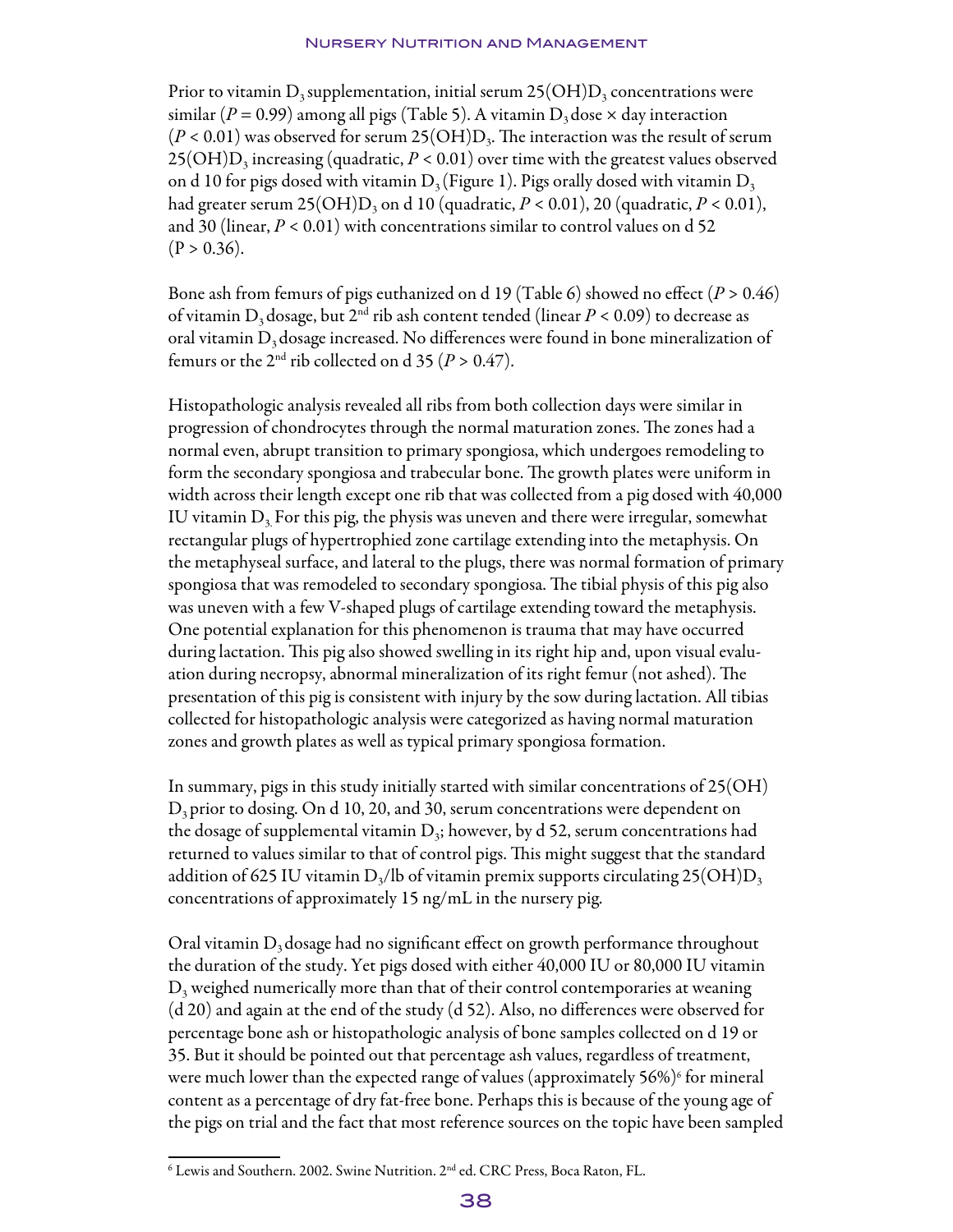from older pigs. Even so, oral vitamin  $D_3$  at d 2 postfarrowing failed to increase percentage of ash in the nursery pig.

Although no growth performance differences were observed in this study, more research should be conducted with varying genotypes and herd health statuses to determine other possible links related to vitamin D responses. More work also should be completed in the area of Ca, P, and vitamin D interactions to determine optimal concentrations of these nutrients in feed for optimal mineralization of bone tissue, muscle function, and performance of growing swine.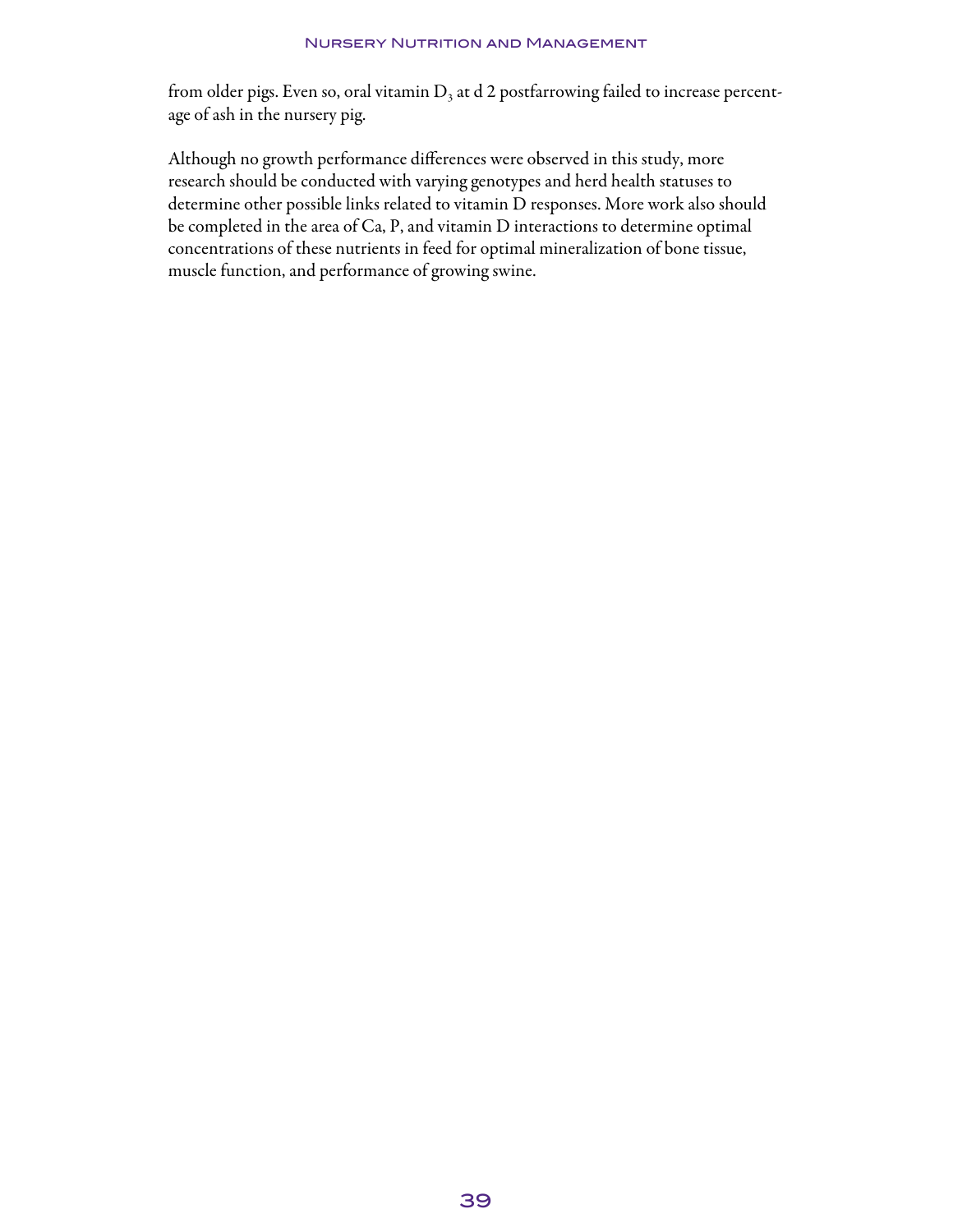| Item                                         | Gestation | Lactation |
|----------------------------------------------|-----------|-----------|
| Corn                                         | 51.98     | 51.96     |
| Soybean meal (46.5% CP)                      | 4.14      | 24.24     |
| Dried distillers grains with solubles        | 40.00     | 20.00     |
| Limestone                                    | 1.75      | 1.45      |
| Monocalcium $P(21\% P)$                      | 0.70      | 1.00      |
| Salt                                         | 0.50      | 0.50      |
| Trace mineral premix                         | 0.15      | 0.15      |
| Sow add pack                                 | 0.25      | 0.25      |
| Vitamin premix                               | 0.25      | 0.25      |
| L-Lysine HCl                                 | 0.18      | 0.10      |
| Phytase <sup>1</sup>                         | 0.10      | 0.10      |
| Total                                        | 100       | 100       |
| Calculate analysis                           |           |           |
| ME, kcal/lb                                  | 1,494     | 1,490     |
| CP, %                                        | 17.4      | 21.2      |
| Total lysine, %                              | 0.71      | 1.10      |
| Standardized ileal digestible amino acids, % |           |           |
| Lysine                                       | 0.55      | 0.94      |
| Isoleucine:lysine                            | 93        | 79        |
| Leucine:lysine                               | 303       | 191       |
| Methionine:lysine                            | 52        | 34        |
| Met & Cys:lysine                             | 106       | 69        |
| Threonine:lysine                             | 89        | 71        |
| Tryptophan:lysine                            | 20        | 21        |
| Valine:lysine                                | 120       | 92        |
| Ca, %                                        | 0.84      | 0.84      |
| P, %                                         | 0.61      | 0.66      |
| Available P, % <sup>2</sup>                  | 0.50      | 0.49      |
| Ca:P                                         | 1.38      | 1.26      |
|                                              |           | continued |

Table 1. Composition of sow diets (as-fed basis)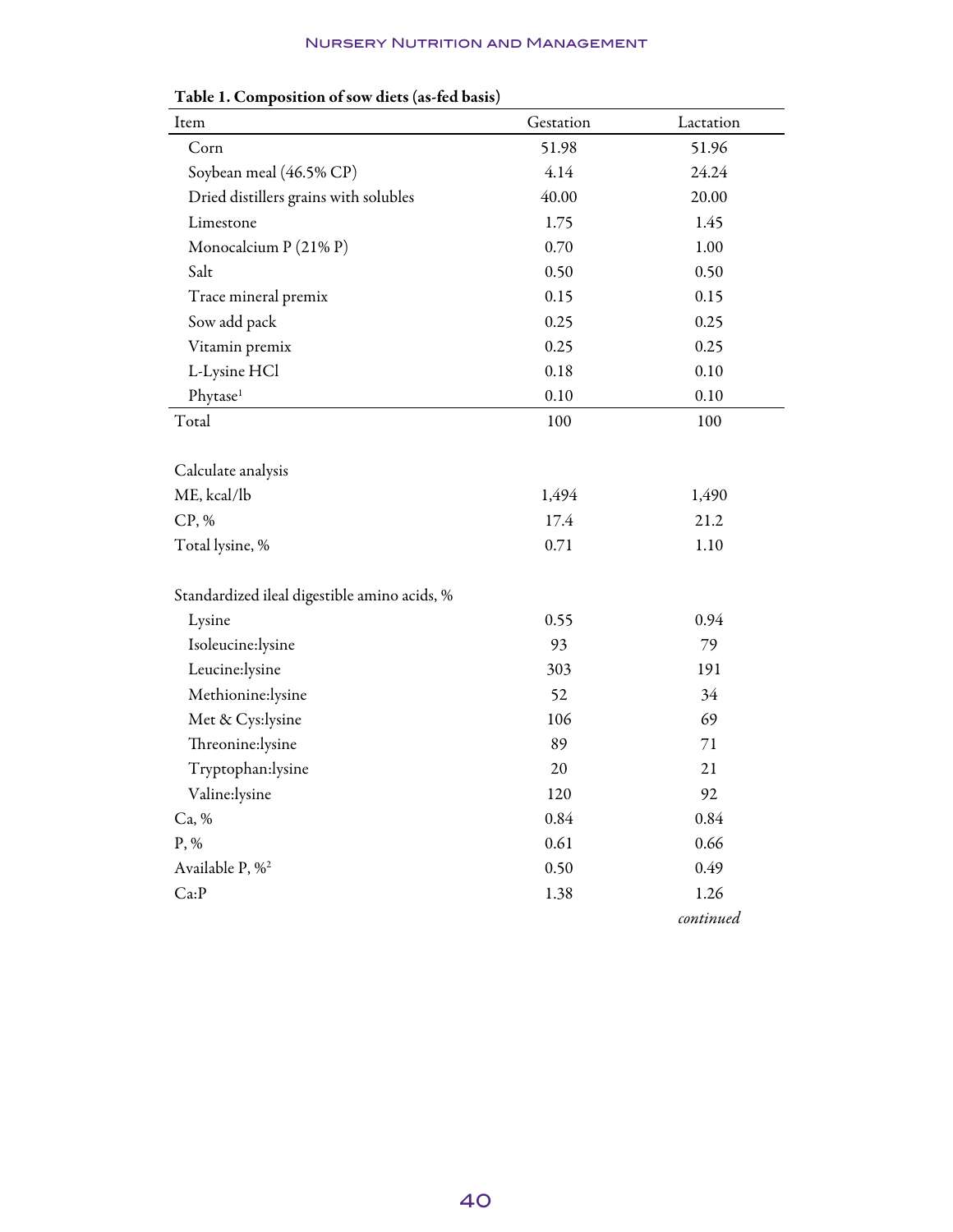| Twice it composition of some dicts (as fed basis) |            |            |
|---------------------------------------------------|------------|------------|
| Item                                              | Gestation  | Lactation  |
| Added vitamins                                    |            |            |
| VitaminA, IU/ton                                  | 10,000,000 | 10,000,000 |
| Vitamin D, IU/ton <sup>3</sup>                    | 1,250,000  | 1,250,000  |
| Vitamin E, IU/ton                                 | 60,000     | 60,000     |
| Vitamin K (menadione), mg/ton                     | 4,000      | 4,000      |
| Vitamin B12, mg/ton                               | 35         | 35         |
| Niacin, mg/ton                                    | 45,000     | 45,000     |
| Pantothenic acid, mg/ton                          | 25,000     | 25,000     |
| Riboflavin, mg/ton                                | 7,500      | 7,500      |
| Biotin, mg/ton                                    | 200        | 200        |
| Folic acid, mg/ton                                | 1,500      | 1,500      |
| Pyridoxine, mg/ton                                | 4,500      | 4,500      |
| Choline, mg/ton                                   | 500,000    | 500,000    |
| Carnitine, mg/ton                                 | 45,000     | 45,000     |

## Table 1. Composition of sow diets (as-fed basis)

1 Natuphos 600, BASF, Florham Park, NJ. Provided 272 phytase units per pound of diet.

<sup>2</sup> Phytase provided 0.11% available P to both gestation and lactation diets.

<sup>3</sup> Provided 625 IU vitamin D per pound of diet.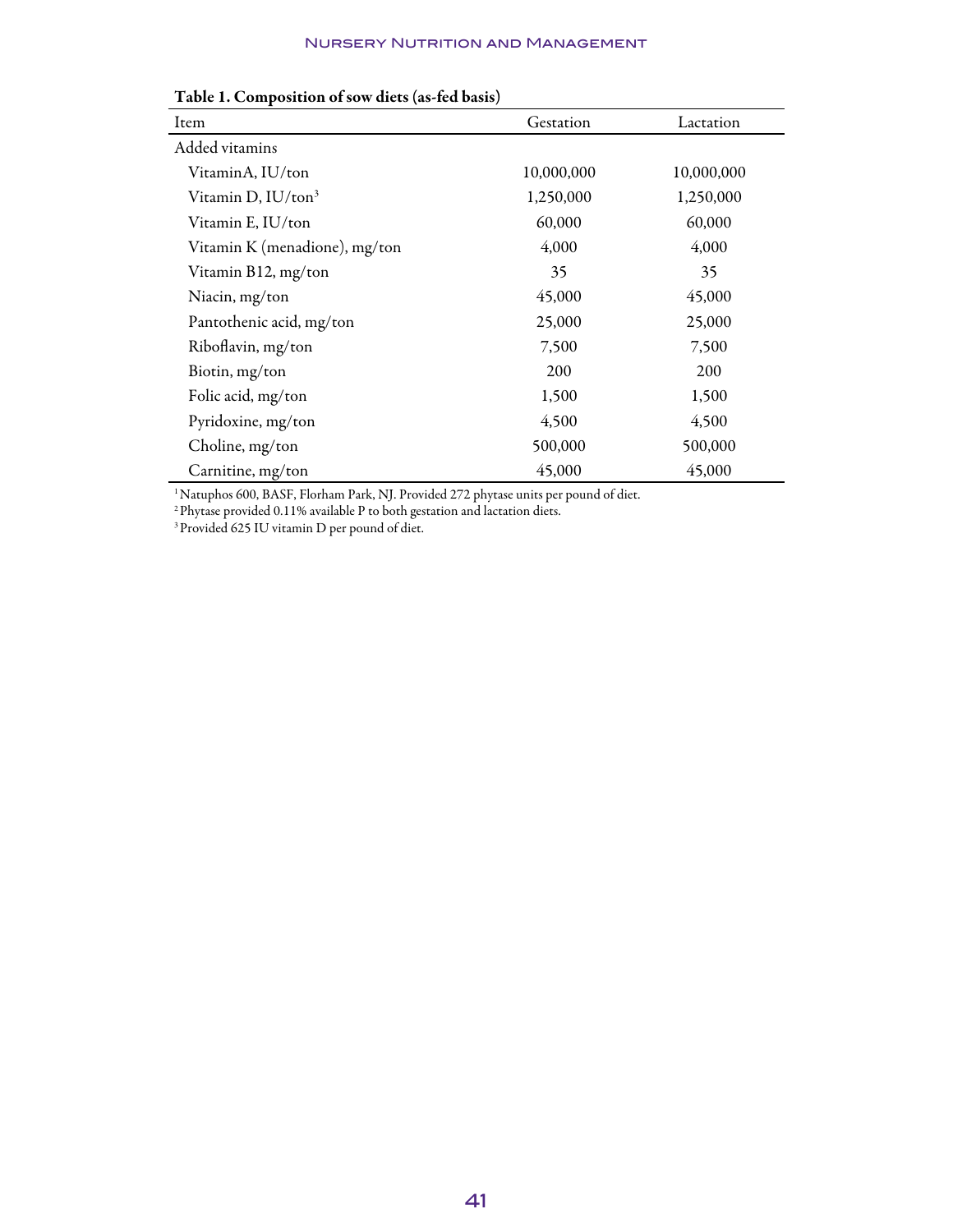| $\frac{1}{2}$ . Composition of huiser,       | $\frac{1}{2}$<br>Phase $11$ |            |         |         |
|----------------------------------------------|-----------------------------|------------|---------|---------|
| Item                                         | <b>SEW</b>                  | Transition | Phase 2 | Phase 3 |
| Ingredient, %                                |                             |            |         |         |
| Corn                                         | 36.10                       | 38.23      | 57.06   | 65.80   |
| Soybean meal (46.5% CP)                      | 12.44                       | 19.98      | 25.90   | 30.67   |
| Spray-dried whey                             | 25.00                       | 25.00      | 10.00   | ---     |
| Spray-dried animal plasma                    | 6.70                        | 2.50       | ---     |         |
| Select menhaden fish meal                    | 6.00                        | 5.00       | 4.50    | ---     |
| Spray-dried blood cells                      | 1.65                        | 1.25       | ---     |         |
| Lactose                                      | 5.00                        | ---        | ---     |         |
| Choice white grease                          | 5.00                        | 5.00       | ---     | ---     |
| Monocalcium $P(21\% P)$                      | ---                         | 0.70       | 0.38    | 1.02    |
| Limestone                                    | 0.45                        | 0.45       | 0.58    | 0.98    |
| Salt                                         | 0.25                        | 0.30       | 0.30    | 0.35    |
| Zinc oxide                                   | 0.375                       | 0.375      | 0.25    | ---     |
| Vitamin premix with phytase                  | 0.25                        | 0.25       | ---     | ---     |
| Trace mineral premix                         | 0.15                        | 0.15       | 0.15    | 0.15    |
| Vitamin premix                               | ---                         | ---        | 0.25    | 0.25    |
| L-Lysine HCl                                 | 0.15                        | 0.26       | 0.25    | 0.36    |
| DL-Methionine                                | 0.15                        | 0.18       | 0.125   | 0.13    |
| L-Threonine                                  | 0.08                        | 0.125      | 0.105   | 0.13    |
| Phytase <sup>2</sup>                         | ---                         | ---        | 0.165   | 0.165   |
| Acidifier <sup>3</sup>                       | 0.2                         | 0.2        |         |         |
| Vitamin E, 20,000 IU                         | 0.05                        | 0.05       |         |         |
| Total                                        | 100                         | 100        | 100     | 100     |
|                                              |                             |            |         |         |
| Calculated analysis                          |                             |            |         |         |
| ME, kcal/lb                                  | 1,611                       | 1,590      | 1,505   | 1,504   |
| CP, %                                        | 22.7                        | 22.3       | 21.3    | 20.4    |
| Total lysine, %                              | 1.70                        | 1.65       | 1.43    | 1.38    |
| Standardized ileal digestible amino acids, % |                             |            |         |         |
| Lysine                                       | 1.56                        | 1.51       | 1.30    | 1.25    |
| Isoleucine:lysine                            | 49                          | 52         | 61      | 60      |
| Methionine:lysine                            | 30                          | 33         | 35      | 33      |
| Met & Cys:lysine                             | 55                          | 56         | 59      | 58      |
| Threonine:lysine                             | 64                          | 63         | 63      | 62      |
| Tryptophan:lysine                            | 17                          | 17         | 17      | 17      |
| Ca, %                                        | 0.79                        | 0.83       | 0.70    | 0.68    |
| $P, \%$                                      | 0.73                        | 0.77       | 0.63    | 0.61    |
| Available P, %                               | 0.68                        | 0.68       | 0.47    | 0.42    |
| Ca:P                                         | 1.08                        | 1.08       | 1.12    | 1.12    |

| Table 2. Composition of nursery diets (as-fed basis) |  |  |
|------------------------------------------------------|--|--|
|                                                      |  |  |

*continued*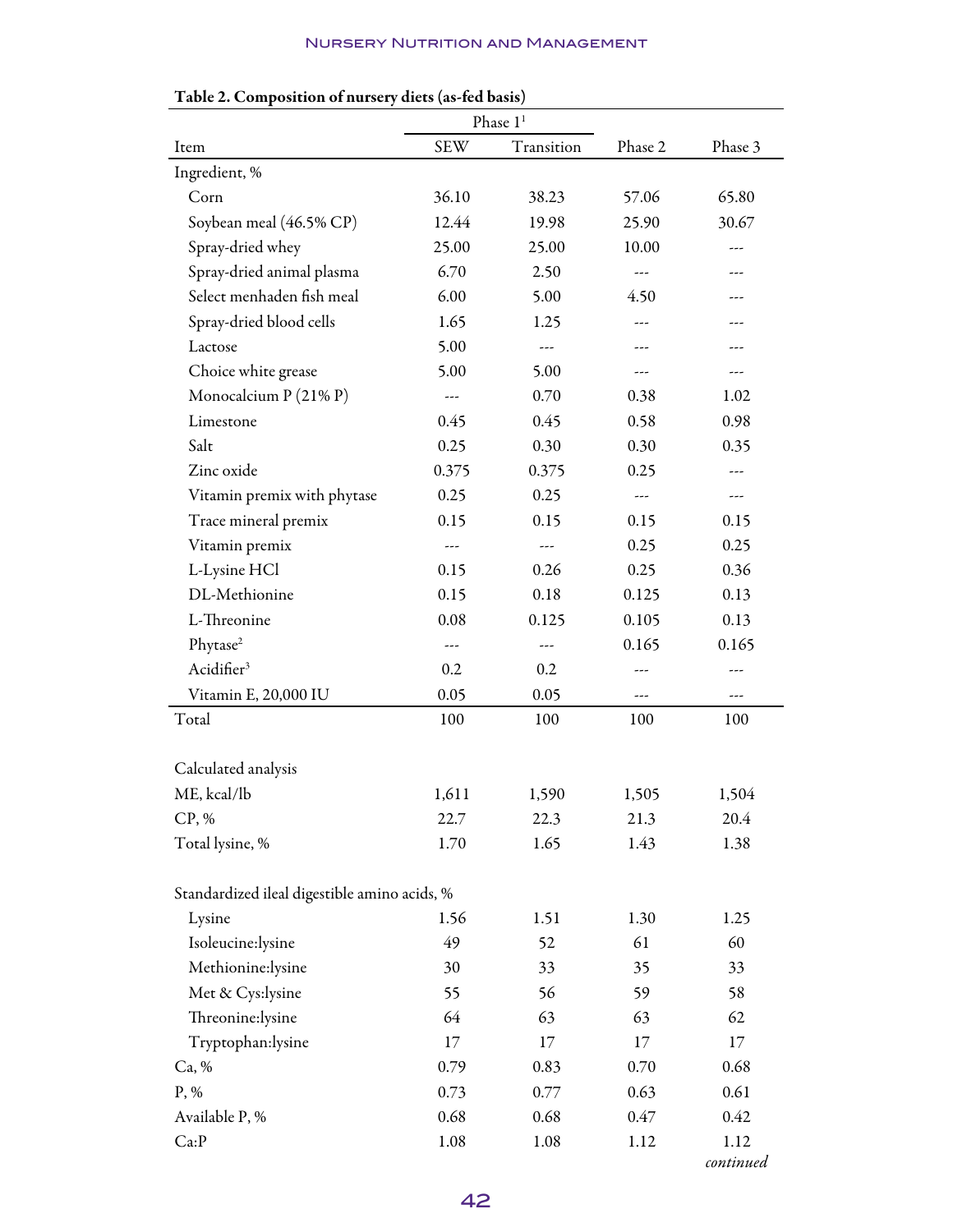|                           | Tuble 2. Composition of huisery dicts (as fed basis) |            |            |            |  |  |  |  |  |
|---------------------------|------------------------------------------------------|------------|------------|------------|--|--|--|--|--|
|                           | Phase $11$                                           |            |            |            |  |  |  |  |  |
| Item                      | <b>SEW</b>                                           | Transition | Phase 2    | Phase 3    |  |  |  |  |  |
|                           |                                                      |            |            |            |  |  |  |  |  |
| Vitamins (added levels)   |                                                      |            |            |            |  |  |  |  |  |
| Vit A, IU/ton             | 10,000,000                                           | 10,000,000 | 10,000,000 | 10,000,000 |  |  |  |  |  |
| Vit D, $IU/ton4$          | 1,250,000                                            | 1,250,000  | 1,250,000  | 1,250,000  |  |  |  |  |  |
| Vit E, $IU/ton$           | 40,000                                               | 40,000     | 40,000     | 40,000     |  |  |  |  |  |
| Vit K (menadione), mg/ton | 4,000                                                | 4,000      | 4,000      | 4,000      |  |  |  |  |  |
| Vit $B12$ , mg/ton        | 35                                                   | 35         | 35         | 35         |  |  |  |  |  |
| Niacin, mg/ton            | 45,000                                               | 45,000     | 45,000     | 45,000     |  |  |  |  |  |
| Pantothenic acid, mg/ton  | 25,000                                               | 25,000     | 25,000     | 25,000     |  |  |  |  |  |
| Riboflavin, mg/ton        | 7,500                                                | 7,500      | 7,500      | 75,00      |  |  |  |  |  |

#### Table 2. Composition of nursery diets (as-fed basis)

<sup>1</sup> During Phase 1 (d 20 to 25) in the nursery, SEW and transition diets were allotted at 1 and 3 lb/pig, respectively (4 lb total per pig).

2 Natuphos 600, BASF, Florham Park, NJ. Provided 449 phytase units per pound of diet in Phase 2 and 3 rations. 3 Ken Gest, Kemin Industries Inc., Des Moines, IA.

4 Provided 625 IU vitamin D per pound of diet.

|                      | Vitamin D3 |           |           | P-values   |           |        |
|----------------------|------------|-----------|-----------|------------|-----------|--------|
|                      | Control    | 40,000 IU | 80,000 IU | <b>SEM</b> | Quadratic | Linear |
| Number of pigs       |            |           |           |            |           |        |
| Initial <sup>3</sup> | 90         | 90        | 90        |            |           |        |
| d10                  | 87         | 88        | 85        |            |           |        |
| d 18                 | 86         | 86        | 83        |            |           |        |
| $d$ 20 <sup>4</sup>  | 79         | 78        | 77        |            |           |        |
| BW                   |            |           |           |            |           |        |
| Initial              | 3.77       | 3.75      | 3.77      | 0.08       | 0.41      | 0.92   |
| d10                  | 8.01       | 8.10      | 8.04      | 0.23       | 0.66      | 0.89   |
| d 18                 | 12.17      | 12.37     | 12.47     | 0.36       | 0.86      | 0.41   |
| d20                  | 13.00      | 13.28     | 13.30     | 0.39       | 0.69      | 0.44   |
| ADG                  |            |           |           |            |           |        |
| $d0$ to $10$         | 0.45       | 0.46      | 0.45      | 0.02       | 0.60      | 0.90   |
| d 10 to 18           | 0.52       | 0.53      | 0.55      | 0.02       | 0.86      | 0.14   |
| d 18 to 20           | 0.41       | 0.45      | 0.42      | 0.03       | 0.17      | 0.90   |
| d 2 to 20            | 0.48       | 0.49      | 0.49      | 0.02       | 0.69      | 0.42   |

<sup>1</sup>A total of 270 pigs from 29 litters (PIC 327  $\times$  1050) were used in a 20-d preweaning study to determine the effects of oral vitamin  $D_3$  dose at 2 d of age on growth performance.

 $^{\rm 2}$  Data were analyzed using performance records from pigs that survived through weaning, d 20.

 $^3$  Initial refers to pigs placed on test on both d 0 and d 2 of the trial. Pigs were placed on test at 1 or 2 d postfarrowing. Pig days were adjusted to account for differences in trial starting day for calculating ADG from d 0 to 10.

<sup>4</sup> Six pigs per treatment (6 matched sets) were removed on d 19 for necropsy.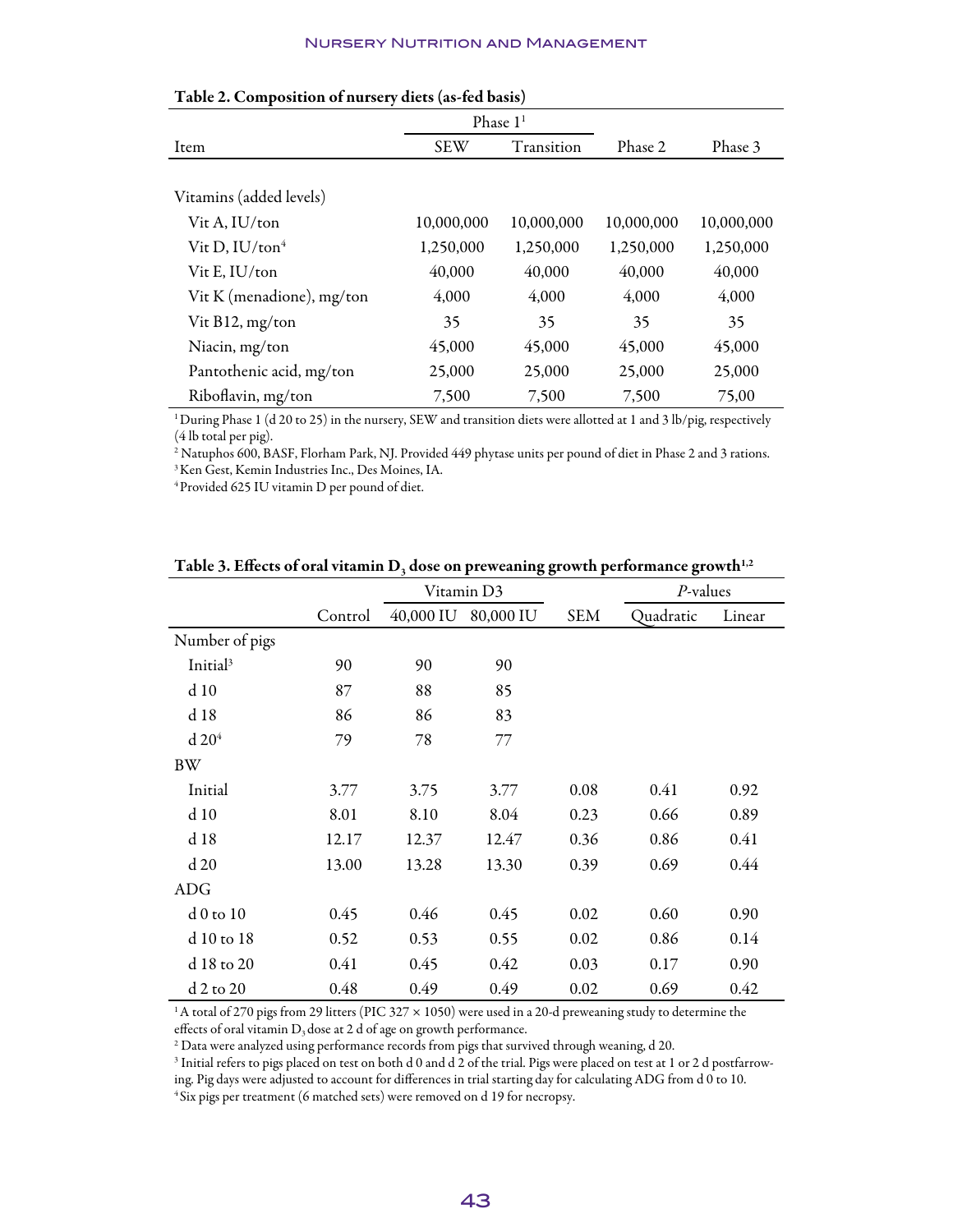|            |         | Vitamin $D_3$ |           |            | $P$ -values |           |
|------------|---------|---------------|-----------|------------|-------------|-----------|
| Item       | Control | 40,000 IU     | 80,000 IU | <b>SEM</b> | Linear      | Quadratic |
| d 20 to 25 |         |               |           |            |             |           |
| ADG, lb    | 0.52    | 0.53          | 0.52      | 0.03       | 0.99        | 0.86      |
| ADFI, lb   | 0.51    | 0.53          | 0.52      | 0.02       | 0.89        | 0.48      |
| F/G        | 1.01    | 1.01          | 1.00      | 0.04       | 0.91        | 0.89      |
| d 25 to 39 |         |               |           |            |             |           |
| ADG, lb    | 0.66    | 0.66          | 0.69      | 0.02       | 0.35        | 0.65      |
| ADFI, lb   | 0.97    | 0.98          | 0.99      | 0.03       | 0.56        | 0.93      |
| F/G        | 1.47    | 1.48          | 1.44      | $0.04\,$   | 0.64        | 0.59      |
| d 39 to 52 |         |               |           |            |             |           |
| ADG, lb    | 1.06    | 1.10          | 1.07      | $0.02\,$   | 0.83        | 0.29      |
| ADFI, lb   | 1.68    | 1.74          | 1.70      | 0.04       | 0.65        | 0.33      |
| F/G        | 1.58    | 1.59          | 1.60      | 0.03       | 0.72        | 0.95      |
| d 20 to 52 |         |               |           |            |             |           |
| ADG, lb    | 0.79    | 0.82          | 0.81      | 0.02       | 0.47        | 0.50      |
| ADFI, lb   | 1.17    | 1.21          | 1.19      | 0.03       | 0.52        | 0.30      |
| F/G        | 1.47    | 1.49          | 1.47      | $0.02\,$   | 0.93        | 0.60      |
| BW, lb     |         |               |           |            |             |           |
| d20        | 13.0    | 13.4          | 13.3      | 0.28       | 0.46        | 0.60      |
| d25        | 15.9    | 16.0          | 16.0      | 0.36       | 0.96        | 0.87      |
| d 39       | 25.4    | 25.4          | 25.8      | 0.58       | 0.63        | 0.83      |
| d 52       | 39.2    | 39.7          | 39.7      | 0.75       | 0.65        | 0.79      |

| Table 4. Effects of oral vitamin $D_3$ dose on nursery pig growth $^1$ |  |
|------------------------------------------------------------------------|--|

<sup>1</sup> A total of 235 weaned pigs (PIC 327  $\times$  1050) initially 21 d of age were used in a 32-d nursery study to determine the effects of oral vitamin  $D_3$  dose at 2 d of age on nursery pig growth and performance.

| $2.0014$ $\frac{1}{2}$ $\frac{1}{2}$ $\frac{1}{2}$ $\frac{1}{2}$ $\frac{1}{2}$ $\frac{1}{2}$ $\frac{1}{2}$ $\frac{1}{2}$ $\frac{1}{2}$ $\frac{1}{2}$ $\frac{1}{2}$ $\frac{1}{2}$ $\frac{1}{2}$ $\frac{1}{2}$ $\frac{1}{2}$ $\frac{1}{2}$ $\frac{1}{2}$ $\frac{1}{2}$ $\frac{1}{2}$ $\frac{1}{2}$ $\frac{1}{2}$ $\$ |               |           |           |            |        |                  |
|--------------------------------------------------------------------------------------------------------------------------------------------------------------------------------------------------------------------------------------------------------------------------------------------------------------------|---------------|-----------|-----------|------------|--------|------------------|
|                                                                                                                                                                                                                                                                                                                    | Vitamin $D_3$ |           |           |            |        | <i>P</i> -values |
| Day of collection                                                                                                                                                                                                                                                                                                  | Control       | 40,000 IU | 80,000 IU | <b>SEM</b> | Linear | Quadratic        |
| Initial <sup>3</sup>                                                                                                                                                                                                                                                                                               | 3.6           | 3.5       | 3.6       | 1.1        | 0.99   | 0.99             |
| -10                                                                                                                                                                                                                                                                                                                | 14.7          | 57.3      | 68.5      | 1.2        | < 0.01 | < 0.01           |
| 20                                                                                                                                                                                                                                                                                                                 | 8.0           | 28.1      | 35.8      | 1.2        | < 0.01 | < 0.01           |
| 30                                                                                                                                                                                                                                                                                                                 | 10.4          | 17.8      | 22.5      | 1.2        | < 0.01 | 0.36             |
| 52                                                                                                                                                                                                                                                                                                                 | 13.9          | 15.0      | 15.4      | 1.2        | 0.36   | 0.82             |

<sup>1</sup>A total of 87 pigs or 29 pigs per treatment (1 matched set per litter) were bled prior to dosing (initial: includes pigs placed on test on both d 0 and 2) and 10 later in lactation and d 20, 30, and 52 in the nursery to determine serum  $25(OH)D_3$  concentrations.

<sup>2</sup> Vitamin D<sub>3</sub> treatment  $\times$  day effect (*P* < 0.01).

 $^3$  Initial refers to pigs placed on test on both d 0 and d 2 of the trial. Pigs were placed on test at 1 or 2 d postfarrowing. Pig days were adjusted to account for differences in trial starting day for calculating ADG from d 0 to 10.